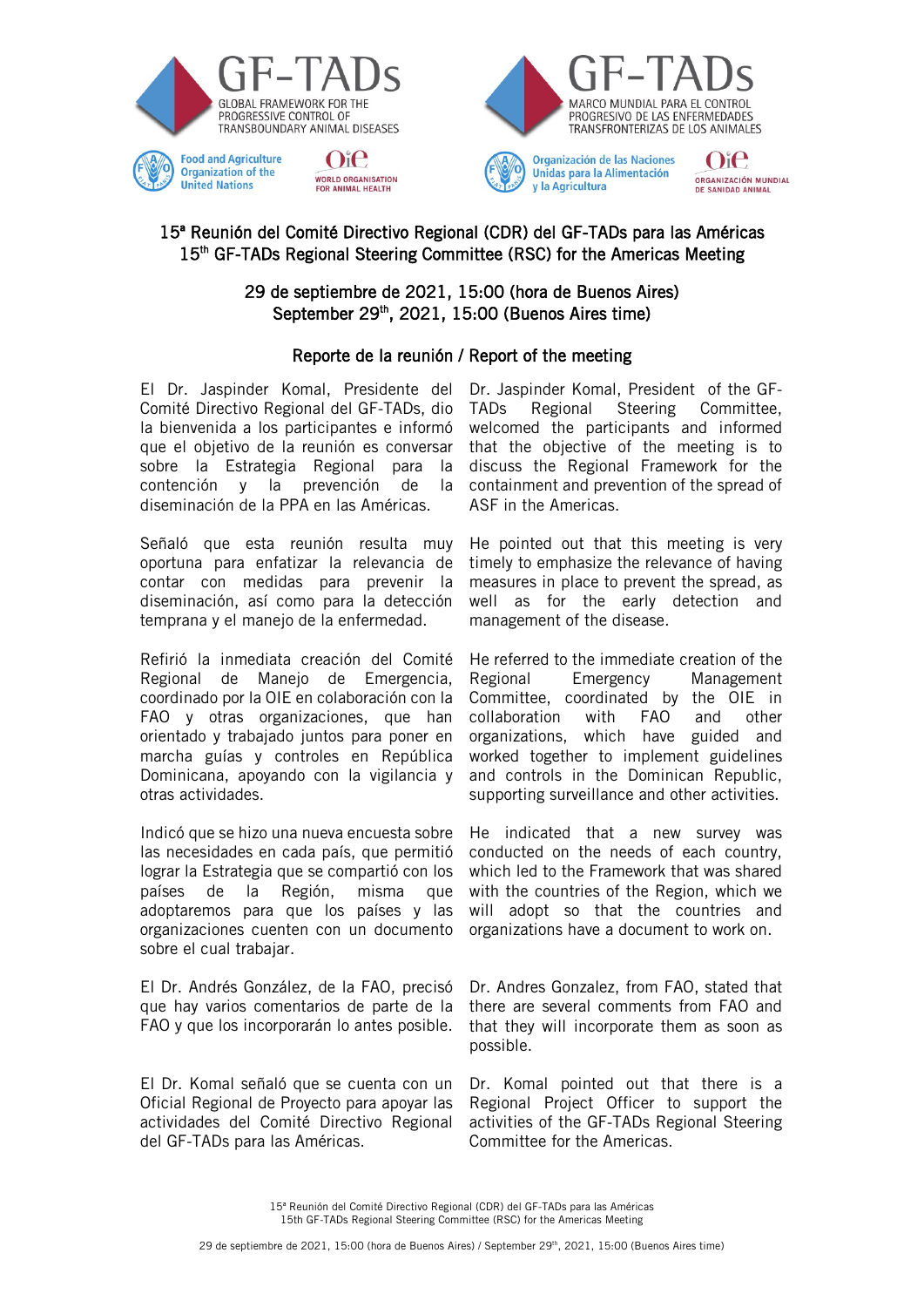

**United Nations** 



**WORLD ORGANISATION** 

**FOR ANIMAL HEALTH** 

El Dr. Mariano Ramos, de Argentina, respecto al tema de Asociaciones Público-Privadas, propuso que en la Estrategia Regional se incluya una mención más genérica y no se limite a una o dos organizaciones, considerando que las actualmente referidas no representan a todas las asociaciones de los países.

Resaltó la existencia de los Centros Colaboradores de la OIE en la Región, para que se involucren en las actividades de atención a las necesidades que tienen los países para afrontar la emergencia.

El Dr. Andrés González refirió la reciente reunión con el Comité de Crisis PPA LatAm, que reúne a los principales actores del sector privado, que será invitado a participar en las siguientes reuniones del Grupo Permanente de Expertos en PPA.

El Dr. Eric Etter, de CaribVet, puso a disposición de los países las herramientas y material sobre análisis de riesgo que se ha compartido con la FAO y la OIE. Sugirió realizar un Seminario web para que conozcan su funcionamiento.

Respecto de la posibilidad de apoyo en el diagnóstico por parte de Guadalupe, refirió que han iniciado algunos seminarios interlaboratorio para contar con una certificación temporal para PPA. Indicó que cuentan con un Laboratorio de referencia francés y han comenzado a recibir muestras de algunos países.

El Dr. Luis Barcos, en nombre de la Secretaría Regional del GF-TADs, informó que se han incorporado todos los



Organización de las Naciones Unidas para la Alimentación v la Agricultura

Oie ORGANIZACIÓN MUNDIAL DE SANIDAD ANIMAL

He highlighted the activities that the Official Veterinary Services must carry out at the national level to prevent and diagnose ASF, identify laboratory needs, work at the political level to ensure that resources are available, among others.

Dr. Mariano Ramos, from Argentina, regarding the topic of Public-Private Partnerships, proposed that the Regional Framework should include a more generic mention and not be limited to one or two organizations, considering that those currently referred to do not represent all the associations in the countries.

He highlighted the existence of the OIE Collaborating Centres in the Region, so that they can become involved in activities to meet the needs of the countries to deal with the emergency.

Dr. Andrés González referred to the recent meeting with the ASF LatAm Crisis Committee, which gathers the main actors of the private sector, who will be invited to participate in the following meetings of the Standing Group of Experts on ASF.

Dr. Eric Etter, from CaribVet, made available to the countries the tools and material on risk analysis that has been shared with FAO and OIE. He suggested holding a Web Seminar for them to learn how they work.

Regarding the possibility of diagnostic support from Guadeloupe, he said that they have started some inter-laboratory seminars to have a temporary certification for ASF. He indicated that they have a French reference laboratory and have started to receive samples from some countries.

Dr. Luis Barcos, on behalf of the GF-TADs Regional Secretariat, informed that all the comments received have been incorporated

15ª Reunión del Comité Directivo Regional (CDR) del GF-TADs para las Américas 15th GF-TADs Regional Steering Committee (RSC) for the Americas Meeting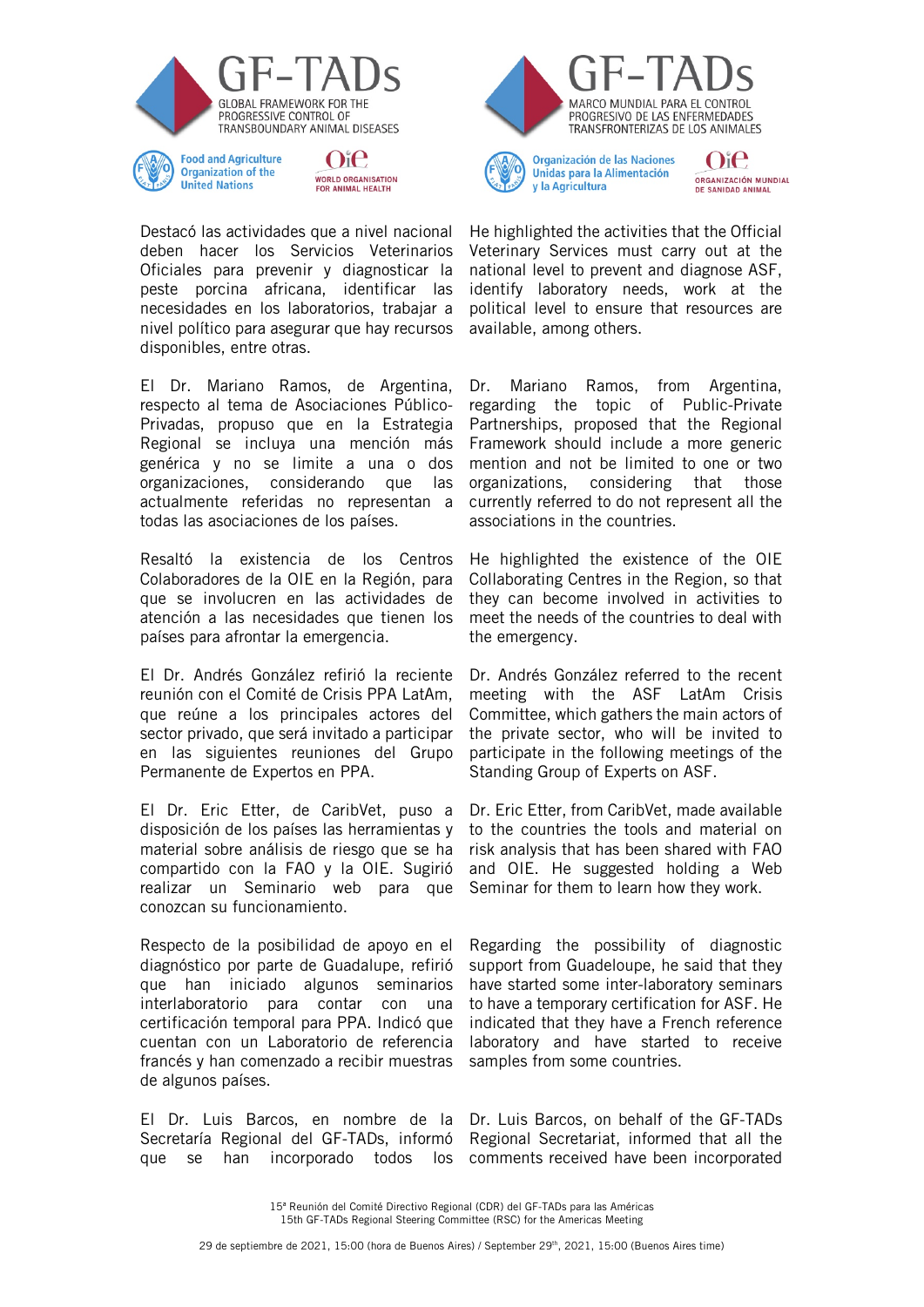

**Organization of the** 

**United Nations** 



comentarios recibidos en un solo documento y serán analizados esta semana, para remitir la versión final de la Estrategia a partir del 4 de octubre de 2021, vía diplomática.

El Dr. McAllister Tafur, de la Secretaría General de la Comunidad Andina de Naciones, sugirió que en el envío de la Estrategia se incluya a los Ministerios de Agricultura y de Comercio, dado que en la Subregión el órgano rector legislativo está integrado por el Ministerio de Comercio, lo que tendría un impacto significativo.

El Dr. Hugo Idoyaga, de Paraguay, indicó que se requiere conocer cómo operar la Estrategia a nivel país y la posibilidad de que los donantes puedan estar presentes en el Grupo y cooperar con los países que lo requieran, a través de las organizaciones regionales o subregionales.

Señaló la pertinencia de que el documento contenga un seguimiento de las actividades a nivel de los países, quizá mediante una capacitación a los Jefes de los Servicios Veterinarios.

El Dr. Andrés González, respecto a la movilización de recursos, señaló que es necesario que se empiece a desarrollar el Plan de Acción y un "mapa" de los recursos, bajo cada uno de los 5 Pilares: quién puede aportar qué, y específicamente bajo qué Pilar y para qué acción.

El Dr. Barcos señaló que el seguimiento de las acciones a nivel nacional se está realizando con el apoyo de las organizaciones subregionales. En las reuniones subregionales, los países van comentando la situación actual y los problemas que tienen.

Agregó que ya ha iniciado la movilización de recursos y que con la puesta en marcha de la Estrategia se utilizarán para atender las debilidades detectadas.



Organización de las Naciones Unidas para la Alimentación v la Agricultura

Oie ORGANIZACIÓN MUNDIAL DE SANIDAD ANIMAL

into a single document and will be analyzed this week, to submit the final version of the Framework as of October 4, 2021, through diplomatic channels.

Dr. McAllister Tafur, from the General Secretariat of the Andean Community of Nations, suggested that the Ministries of Agriculture and Trade be included in sending the Framework, given that in the Subregion the legislative governing body is the Ministry of Trade, which would have a significant impact.

Dr. Hugo Idoyaga, from Paraguay, indicated that it is necessary to know how to operate the Framework at the country level and the possibility for donors to be present in the Group and cooperate with the countries that require it, through regional or subregional organizations.

He pointed out the relevance of the document containing a follow-up of activities at the country level, perhaps through training for the Chief Veterinary Officers.

Dr. Andres Gonzalez, regarding resource mobilization, pointed out that it is necessary to start developing the Action Plan and a "map" of resources, under each of the 5 Pillars: who can contribute what, and specifically under which Pillar and for which action.

Dr. Barcos pointed out that follow-up of actions at the national level is being carried out with the support of the subregional organizations. At the sub-regional meetings, the countries are commenting on the current situation and the problems they face.

He added that the mobilization of resources has already begun and that with the implementation of the Framework they will be used to address the weaknesses detected.

15ª Reunión del Comité Directivo Regional (CDR) del GF-TADs para las Américas 15th GF-TADs Regional Steering Committee (RSC) for the Americas Meeting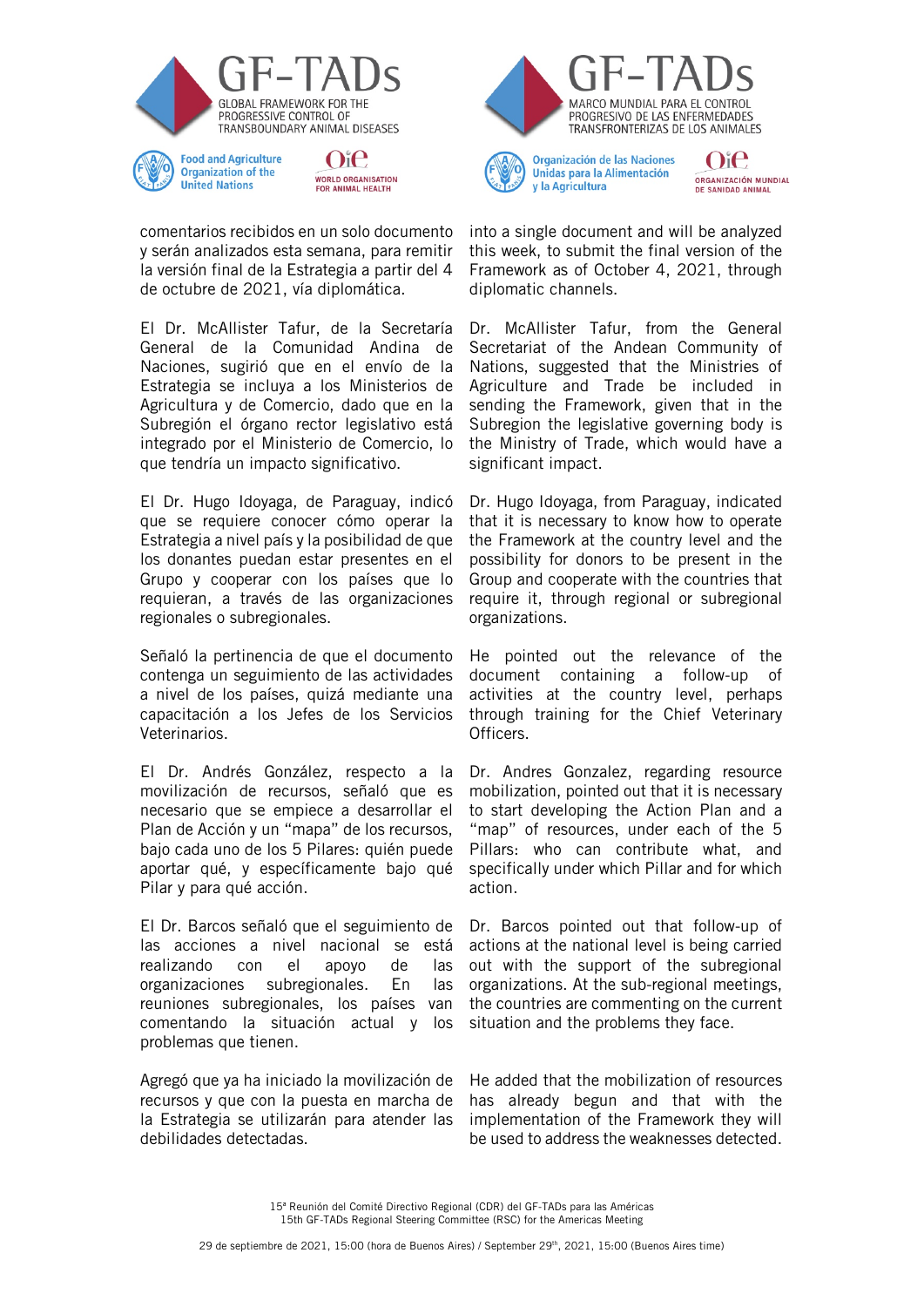

El Dr. Jaime Romero, del IICA, recomendó que se realice una conferencia específica sobre la Estrategia Regional, para que todos los sectores la conozcan.

El Ing. Efraín Medina, Director Ejecutivo del OIRSA, señaló que lo fundamental es tener un Plan de Acción en dos líneas:

- Llegar a la contención y control de la PPA, hasta lograr su erradicación en República Dominicana
- Recomendaciones prácticas para las regiones y los países en las medidas de prevención que deben tenerse para evitar el ingreso de la enfermedad a los países del Continente

El Plan de Acción debe trabajarse al más alto nivel del Ministerio de Agricultura para lograr esas metas y gestionar conjuntamente los recursos, según los medios de las diferentes organizaciones.

## Acuerdo:

Se adopta la Estrategia Regional para la contención y la prevención de la diseminación de la PPA en las Américas.

## Anexos:

- Recomendaciones de la 15ª Reunión del Comité Directivo Regional (CDR) del GF-TADs para las Américas, adoptadas el 29 de septiembre de 2021
- Estrategia Regional para la contención y la prevención de la diseminación de la PPA en las Américas
- 



Organización de las Naciones Unidas para la Alimentación v la Agricultura

Oie ORGANIZACIÓN MUNDIAL **DE SANIDAD ANIMAL** 

Dr. Jaime Romero, of IICA, recommended that a specific conference be held on the Regional Framework so that all sectors are aware of it.

Eng. Efraín Medina, Executive Director of OIRSA, pointed out that the most important thing is to have a two-pronged Action Plan:

- To contain and control ASF until it is eradicated in the Dominican Republic.
- Practical recommendations for the regions and countries in the prevention measures that must be taken to avoid the entry of the disease into the countries of the continent.

The Action Plan should be worked at the highest level of the Ministry of Agriculture to achieve these goals and jointly manage resources, according to the means of the different organizations.

# Agreement:

The Regional Framework for the containment and prevention of the spread of ASF in the Americas is adopted.

## Annexes:

- Recommendations of 15<sup>th</sup> GF-TADs Regional Steering Committee (RSC) for the Americas Meeting, adopted on September 29th, 2021
- Regional Framework for the containment and prevention of the spread of ASF in the Americas
- Lista de participantes **•** List of participants

15ª Reunión del Comité Directivo Regional (CDR) del GF-TADs para las Américas 15th GF-TADs Regional Steering Committee (RSC) for the Americas Meeting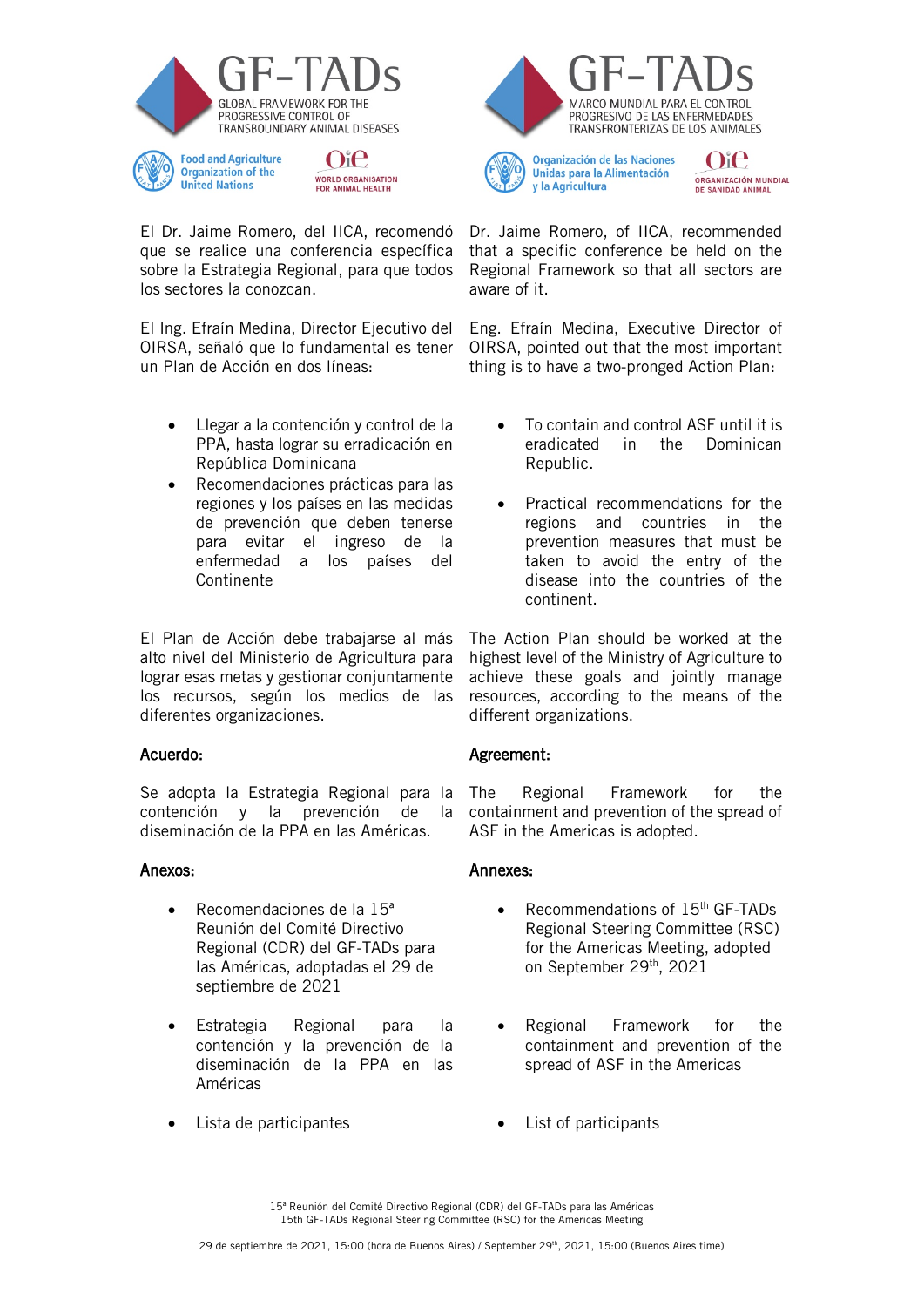



Organización de las Naciones Unidas para la Alimentación v la Agricultura

Oie ORGANIZACIÓN MUNDIAL DE SANIDAD ANIMAL

# 15ª Reunión del Comité Directivo Regional (CDR) del GF-TADs para las Américas 15<sup>th</sup> GF-TADs Regional Steering Committee (RSC) for the Americas Meeting

29 de septiembre de 2021, 15:00 (hora de Buenos Aires) September 29<sup>th</sup>, 2021, 15:00 (Buenos Aires time)

# Recomendaciones / Recommendations

## Considerando: Considering:

**United Nations** 

El estado de alerta en los países de la Región debido a los brotes de PPA en República Dominicana y Haití.

**WORLD ORGANISATION** 

**FOR ANIMAL HEALTH** 

La necesidad de que los Servicios Veterinarios de los Países cuenten con lineamientos específicos para prevenir el ingreso del virus de la peste porcina africana, identificar inmediatamente cualquier caso sospechoso e implementar medidas contraepidémicas para su control y erradicación.

Que se requiere la coordinación internacional para la movilización de los recursos indispensables para la prevención, control y erradicación de la peste porcina africana en el Continente americano.

Dada la adopción de la Estrategia Regional para la contención y la prevención de la diseminación de la PPA en las Américas.

Los participantes de la 15ª Reunión del Comité Directivo Regional del GF-TADs de las Américas,

## Recomiendan:

1. Que los Miembros desarrollen un Plan de Acción para poner en marcha la Estrategia Regional y a través de las organizaciones regionales puedan gestionar el acceso a recursos para atender las necesidades identificadas.

The state of alert in the countries of the Region due to the ASF outbreaks in the Dominican Republic and Haiti.

The need for the Veterinary Services of the Countries to have specific guidelines to prevent the entry of the African swine fever virus, to immediately identify any suspected case and to implement counter epidemic measures for its control and eradication.

That international coordination is required for the mobilization of indispensable resources for the prevention, control, and eradication of African swine fever in the Americas.

Given the adoption of the Regional Framework for the containment and prevention of the spread of ASF in the Americas.

The participants on the  $15<sup>th</sup>$  GF-TADs Regional Steering Committee for the Americas Meeting,

## Recommend:

1. That Members develop a Plan of Action to implement the Regional Framework and through the regional organizations can manage access to resources to address the identified needs.